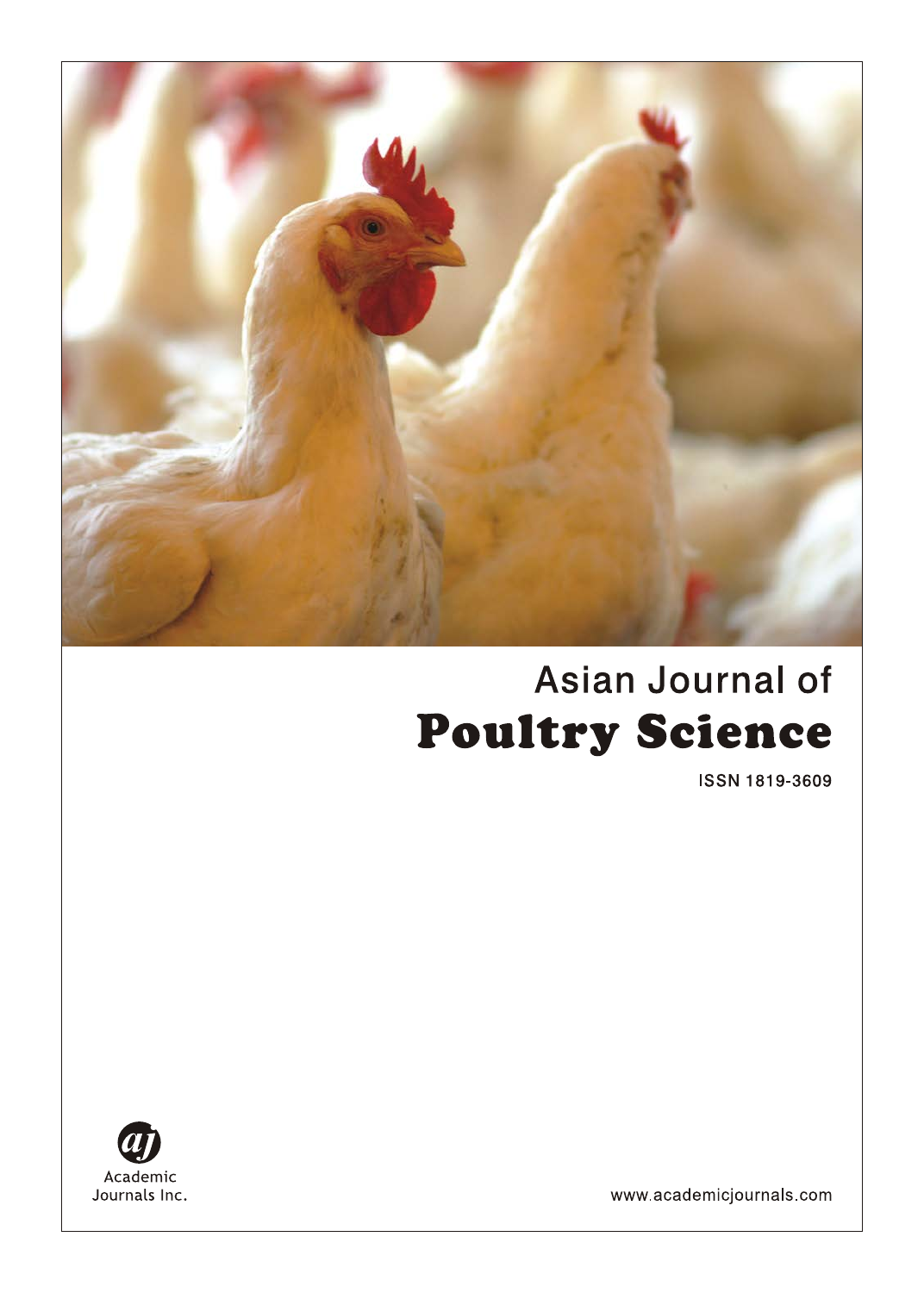Asian Journal of Poultry Science 9 (4): 191-202, 2015 ISSN 1819-3609 / DOI: 10.3923/ajpsaj.2015.191.202 © 2015 Academic Journals Inc.

## CrossMark click for update

### **Behavioral Activities, Physiological Body Reactions, Hematological Parameters and Hormonal Profiles for Bucks of New Zealand White and Baladi Red Rabbits Exposed to Short Term of High Temperature**

<sup>1</sup>Hassan A. Khalil, <sup>1</sup>Mohamed A. Yaseen and <sup>2</sup>Akrum M.M. Hamdy 1 Department of Animal Production, Faculty of Agriculture, Suez Canal University, 41522, Ismailia, Egypt 2 Department of Animal Production, Faculty of Agriculture, Minia University, Minia, Egypt

*Corresponding Author: Hassan A. Khalil, Department of Animal Production, Faculty of Agriculture, Suez Canal University, 41522, Ismailia, Egypt*

#### **ABSTRACT**

This study was conducted to investigate the effect of acute short term heat exposure on behavioral activities, physiological body reactions, hematological parameters and hormonal profiles of New Zealand White (NZW) and Baladi Red (BR) bucks. Twenty male NZW and BR bucks were divided into two groups; natural winter climate of  $19\pm1\textdegree C$  and  $55\pm5\%$ , Relative Humidity (RH) (control group) and the bucks in the other group were exposed to short term heat stress for 1 h at  $37\pm0.5^{\circ}$ C and  $20\pm2\%$  RH. The results indicated that, heat stress decreased (p  $\leq 0.001$ ) standing and walking behavior and increased ( $p \le 0.001$ ) sitting behavior compared with these recorded under control temperature. Moreover, Respiration Rate (RR), Rectal Temperatures (RT) and Time of Sexual Libido (TSL) were significantly increased  $(p \le 0.001)$  following stress. Concentration of plasma testosterone and  $T_3$  were significantly reduced (p  $\leq$  0.001) and cortisol were significantly increased after submission to stress. The RBCs, WBCs, Hb, PCV values were insignificantly reduced and lymphocyte was significantly reduced after stress. In contrast, neutrophils, Neutrophils/Lymphocytes (N/L) ratio were increased ( $p \le 0.05$ ) and monocytes were insignificantly increased after the end of heat stress. On the other hand, breeds of rabbit had significant effects on most of the studied traits, especially after heat exposure. The BR bucks were significantly superior; RBCs, WBCs, neutrophils, N/L ratio and monocytes than those recorded in NZW bucks after heat stress. Also, plasma concentration of testosterone were significantly higher but cortisol and  $T_3$  were significantly lower (p  $\leq$  0.05) in BR bucks than those estimated in NZW bucks. Moreover, BR bucks had insignificantly higher walking and lower standing behavior than those recorded in NZW bucks. Also, RR was significantly higher ( $p \le 0.001$ ), but RT and TSL were significantly lower ( $p \le 0.001$ ) in BR bucks than those recorded in the NZW bucks. Furthermore, the results showed that there were prevalent significant  $(p \le 0.05)$  negative correlation between plasma level of cortisol and each of plasma level of testosterone, RBCs, WBCs counts, standing and walking behavior and significant  $(p \le 0.001)$  positive with RR, RT, TSL and time of sitting behavior. Current results explained that acute short term heat stress, negatively affected of internal environment of rabbit bucks which were reflected in their performance. Also, behavioral traits, sexual libido, hematological parameters and hormonal profile in BR bucks seem to be better than those recorded by NZW bucks after exposed heat stress, which may be explained, why BR breed had more tolerate to heat stress compared to exotic breeds.

**Key words:** Physiological responses, blood parameters, high temperature, rabbit bucks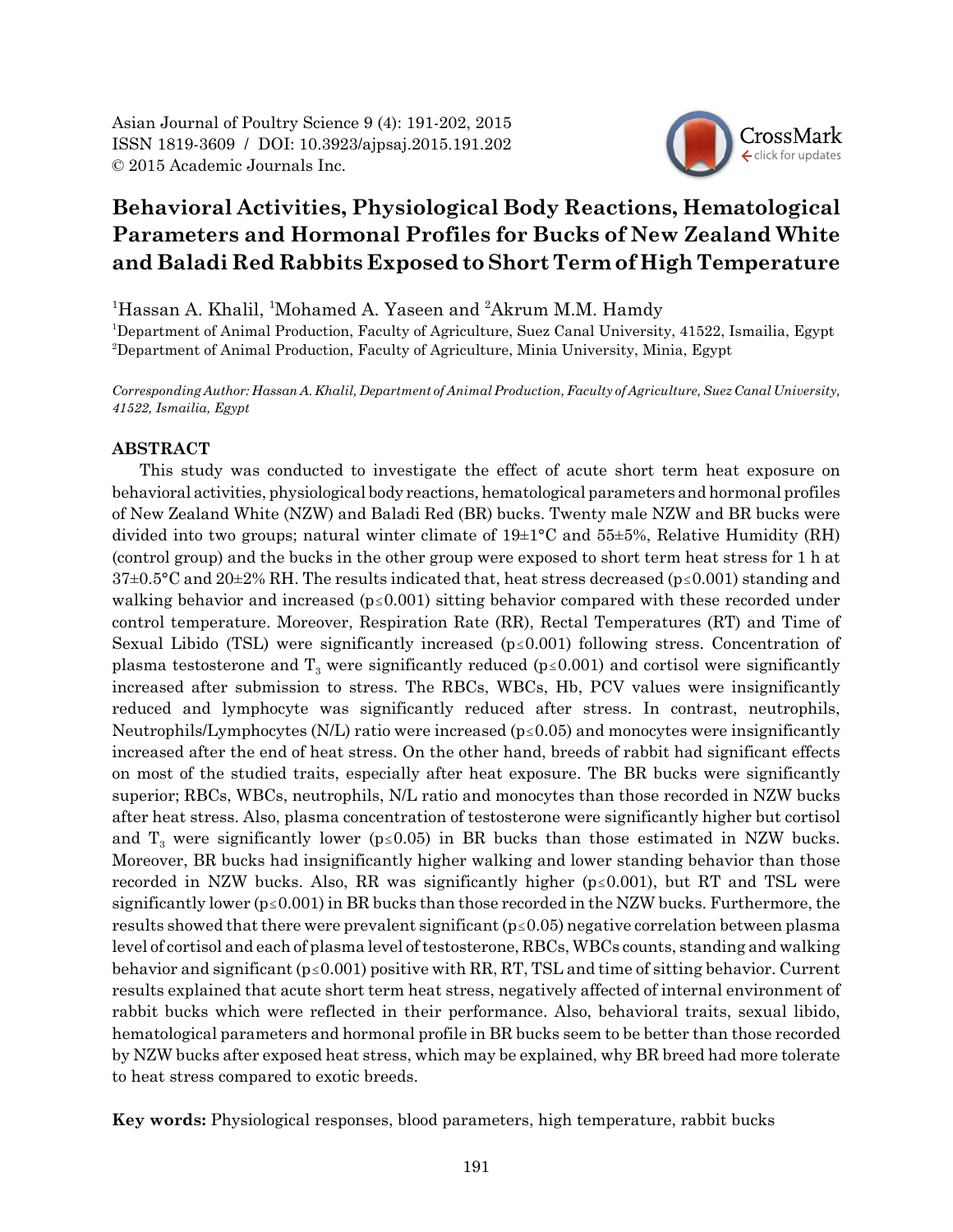#### **INTRODUCTION**

Rabbits, as a homeothermic animal, can regulate their body temperature by using physical, morphological, biochemical and behavioral processes (Fayez *et al*., 1994). The thermo-neutral zone temperature in rabbits is around 18-21°C (Habeeb *et al*., 1999). High temperatures, as encountered in Egypt and in many other countries during summer represent a major constraint factor for rabbit production (Askar and Ismail, 2012). Negative effects of prolonged thermal stress on functional parameters (Okab *et al*., 2008), on physiological performance (Kishik *et al*., 2009), on immune system response (Ondruska *et al*., 2011), on hormonal profile (Kowalska *et al*., 2011), physiological body reaction (Askar and Ismail, 2012) and on sexual behavior (Khalil *et al*., 2014). In rabbits have been investigated in recent years. These investigations focused the effects of long term reaction of rabbits to chronic thermal stress conditions. However, there is no evidence that acute thermal stress induces behavioral and physiological parameters changes during, acute short-term heat stress. On the other hand, some studies reported that climatic heat stress had deleterious effect on exotic breeds, such as New Zealand White (NZW) rabbits more than indigenous native breeds, such as Egyptian Baladi rabbits in productive and reproductive traits (Safaa *et al*., 2008; Khalil *et al*., 2014). Moreover, internal physiological changes which increase heat tolerance of Baladi breed compared to exotic breeds are poorly documented. Therefore, the aims of the present study were to evaluate; (i) the influence of acute short heat stress on behavioral traits, physiological body reaction, hematological parameters and hormonal profile, (ii) comparative between physiological responses of two breeds, NZW and Baladi Red (BR) bucks towards acute short term heat stress.

#### **MATERIALS AND METHODS**

**Animals and experimental design:** This experiment was carried out at the rabbitry experimental farm belonging to Faculty of Agriculture, Suez Canal University, Ismailia, Egypt. Rabbits were kept continuously under the same managerial and environmental conditions during, the whole experimental period. Twenty mature males of each of NZW and BR bucks were used in this study. All bucks were healthy and free of any external parasites or skin diseases. They were at age between 10-12 months and their weight averaged 3.125 kg. All bucks were individually housed in galvanized wired cages, where feed and water were provided *ad libitum*. Provided diet was contained 17% crude protein, 2.8% fat, 10% crude fiber and 2600 kcal digestible energy/kg diet. Lighting system was 16 h light/8 h dark in the rabbitry during the experimental period. The experimental period extended for 4 weeks during, February, 2015.

All the bucks were placed individually in two climatic cages. Each cage forming from galvanized metal (100×50×50 cm). The ambient temperature and relative humidity were  $19\pm1\textdegree C$  and  $55\pm5\%$ , respectively, for control group, which contain ten bucks from each breed. The environmental conditions of the first cage were the same rabbitry conditions. While the bucks in the second group (10 bucks from each breed) were housed in climatic cage. Climatic cage includes; heater, thermostat, hygrometer and thermometer. The ambient temperature and relative humidity were 37±0.5°C and 20±2% RH, respectively. This temperature was applied daily for 1 h between 8-12 am.

#### **Experimental studied traits**

**Behavioral activities:** The behavior traits of all bucks were recorded in control and stressed bucks using a video camera. The behavior activities traits were recorded for each buck individually, throughout 1 h during the morning from 9-11 am. The following traits were determined for each 5 min interval (sampling time), number of bucks standing, sitting or walking. Numbers of observations were calculated, as a percentage of bucks observed for each trait (Khalil *et al*., 2012).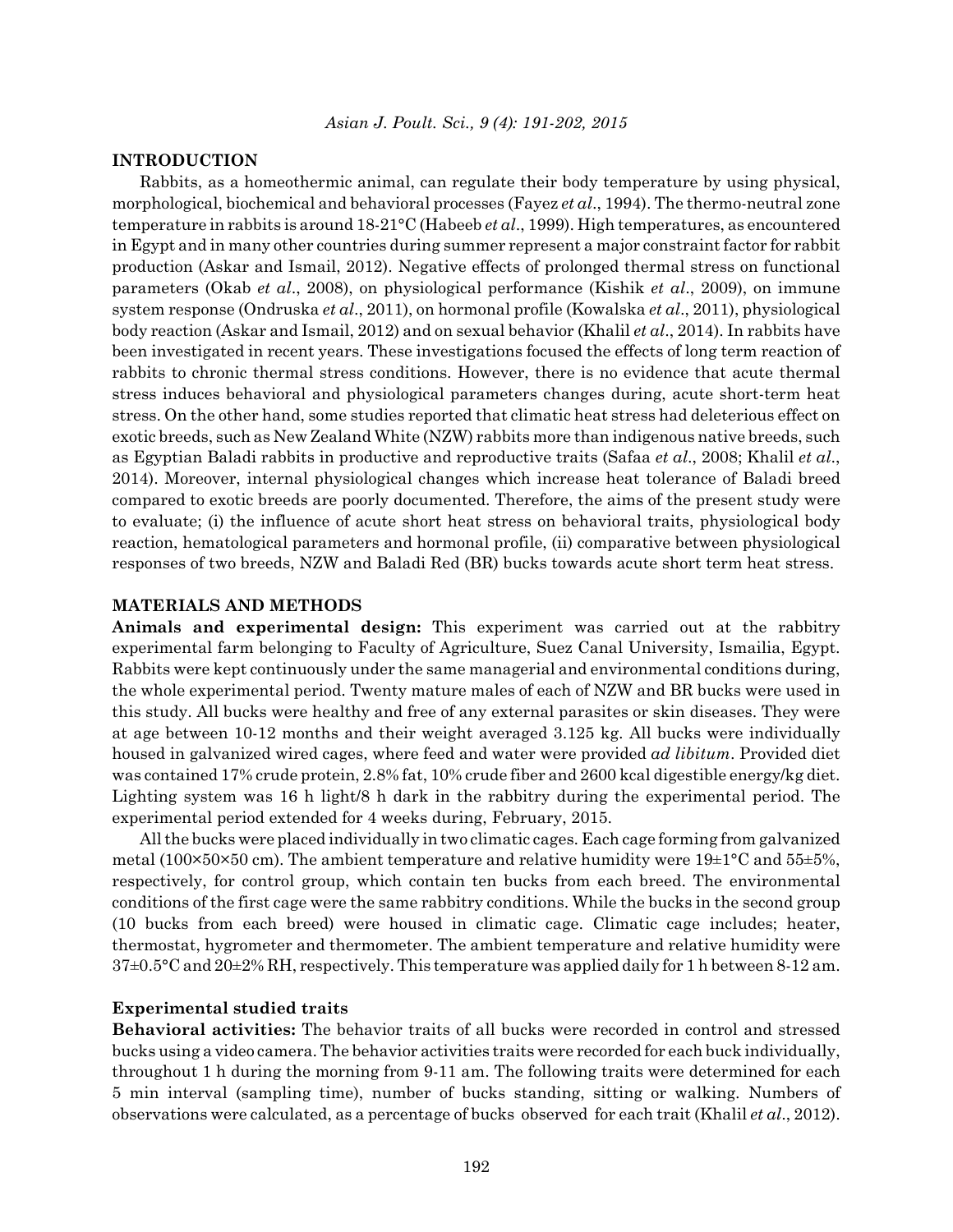**Physiological body reactions and time of sexual libido:** Thermo-respiratory responses including Rectal Temperatures (RT), Respiration Rate (RR) and Time of Sexual Libido (TSL) were recorded before and after exposed to short term heat stress. RR was measured in bucks by counting the movements of the chest muscles for 1 min. The RT was measured by using clinical thermometer, which inserted for 1 min into the rectum for about 2 cm from anus orifice after liniment by pure Vaseline (Khalil *et al*., 2014). The TSL was measured in terms of reaction time in seconds and was estimated between introducing the teaser doe to the buck's cage up to the point, when the buck started to mount the doe (Elkomy *et al*., 2015).

**Hematological parameters and hormonal profile:** Blood samples were collected before and after heat stress of each animal from ear vein into heparinized tubes and was placed immediately on ice box. Plasma was obtained by blood centrifugation at 3000 rpm for 20 min and stored at -20°C until analysis. The whole blood was subjected to hematological analysis shortly after collection. Red Blood Cells (RBCs) and White Blood Cells (WBCs) counts, hemoglobin concentration (Hb) and Packed Cell Volume (PCV) were measured and leucocytes were differentiated, using NIHON KOHDEN equipment (automated hematology analyzer). Also, plasma cortisol, testosterone and  $T_3$  were analyzed by ELISA kits manufactured by DiaMetra, Spello-Perugia, Italy.

**Statistical analysis:** Data were analyzed using the General Linear Model (GLM) procedure of SAS (SAS., 2001). Differences among means were detected using Duncan's new multiple test (Duncan, 1955). Correlation coefficients among traits were estimated.

Two-way analysis of variance was carried out for all traits using the following model:

$$
Y_{ijk} = \mu + T_i + B_j + T B_{ij} + e_{ijk}
$$

Where:

 $Y_{ijk}$  = Observation on the kth individual from the ith temperature in jth breed

 $\mu$  = Overall mean

 $T_i$  = Fixed effect of the ith temperature

 $B_i$  = Fixed effect of the jth breed

 $T_{ii}$  = Interaction between ith temperature and jth breed

 $e_{ijk}$  = Random error associated with the ijkth individual

#### **RESULTS**

**Behavioral activities:** The effects of different temperatures and breeds on behavioral activities are presented in Table 1. Short term heat stress increased significantly  $(p \le 0.001)$  sitting percent and decreased significantly ( $p \le 0.001$ ), standing and walking percent compared with those recorded under control temperature. On the other hand, behavioral traits did not affected significantly by breed. However, BR had higher walking percent and lower standing percent than NZW bucks. Moreover, there were significant  $(p \le 0.001)$  interaction between temperatures and breeds on behavioral activities. Both breeds kept in control temperature had the longest time standing and walking percent but the shortest time were obtained in both breed, which kept under heat stress. In contrast, time of sitting percent was lower in both breeds kept under control temperature than under heat stress.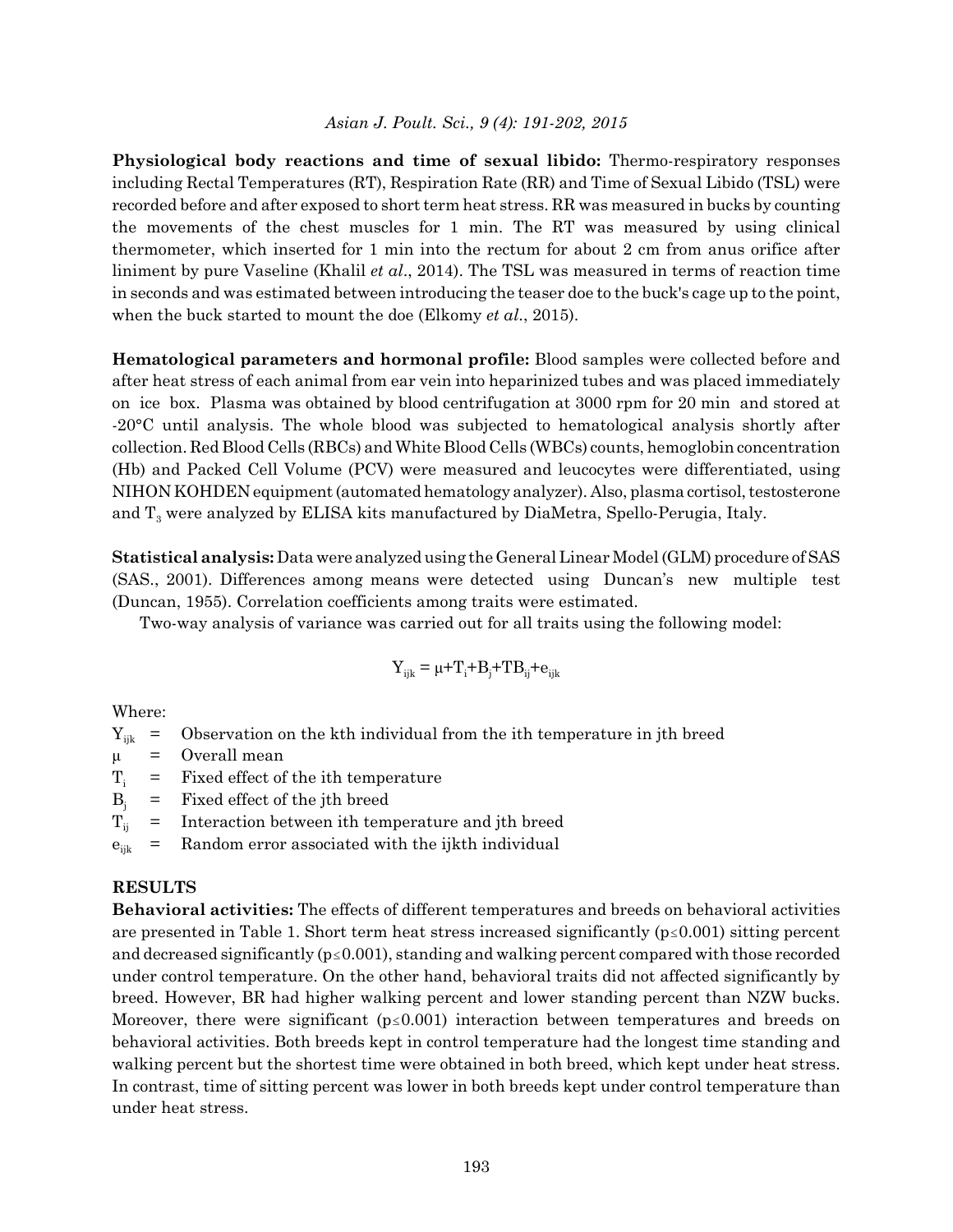| Table 1: Behavioral activities of rabbit bucks as affected by treatments |                               |                               |                               |  |  |  |  |
|--------------------------------------------------------------------------|-------------------------------|-------------------------------|-------------------------------|--|--|--|--|
| Main effects                                                             | Standing $(\%)$               | Walking (%)                   | Sitting $(\%)$                |  |  |  |  |
| Temperature (T)                                                          |                               |                               |                               |  |  |  |  |
| Control                                                                  | $40.41 \pm 3.31$ <sup>a</sup> | $25.41 \pm 1.54$ <sup>a</sup> | $34.16 \pm 3.61^{\rm b}$      |  |  |  |  |
| Heat stress                                                              | $14.98 \pm 1.58^{\rm b}$      | $12.49 \pm 1.37$ <sup>b</sup> | $72.49 \pm 2.44$ <sup>a</sup> |  |  |  |  |
| p-value                                                                  | 0.001                         | 0.001                         | 0.001                         |  |  |  |  |
| Breed (B)                                                                |                               |                               |                               |  |  |  |  |
| <b>NZW</b>                                                               | $29.16 \pm 4.11$              | $17.49 \pm 2.42$              | $53.24 \pm 6.12$              |  |  |  |  |
| BR                                                                       | $26.24 \pm 4.13$              | $20.41 \pm 1.92$              | $53.45 \pm 5.42$              |  |  |  |  |
| p-value                                                                  | 0.624                         | 0.353                         | 0.989                         |  |  |  |  |
| Interaction effect (T×B)                                                 |                               |                               |                               |  |  |  |  |
| Control                                                                  |                               |                               |                               |  |  |  |  |
| <b>NZW</b>                                                               | $41.65 \pm 5.11^{\circ}$      | $24.95 \pm 2.81$ <sup>a</sup> | $33.32 \pm 6.62^{\rm b}$      |  |  |  |  |
| $_{\rm BR}$                                                              | $39.16 \pm 4.41$ <sup>a</sup> | $25.83 \pm 1.62^a$            | $34.94 \pm 3.51^{\rm b}$      |  |  |  |  |
| <b>Heat stress</b>                                                       |                               |                               |                               |  |  |  |  |
| <b>NZW</b>                                                               | $16.68 \pm 2.08^{\rm b}$      | $9.95 \pm 1.09^{\rm b}$       | $73.34 \pm 2.52$ <sup>a</sup> |  |  |  |  |
| $_{\rm BR}$                                                              | $13.36 \pm 2.51^{\circ}$      | $14.97 \pm 2.16^{\circ}$      | $71.67 \pm 4.01$ <sup>a</sup> |  |  |  |  |
| p-value                                                                  | 0.001                         | 0.001                         | 0.001                         |  |  |  |  |

<sup>a,b</sup>Mean within a column and within a source not sharing a common superscript differed significantly (p  $\leq 0.05$ ), values are given in Mean $\pm$ SE

Table 2:Respiration rate (breaths/m), rectal temperature (°C) and time of sexual libido (Sc) of rabbit bucks as affected by treatments Main effects **RR** RT TSL

|                                 |                               | 1 D.L                           |
|---------------------------------|-------------------------------|---------------------------------|
|                                 |                               |                                 |
| $115.81 \pm 02.75^{\rm b}$      | $38.86 \pm 0.12^b$            | $8.43 \pm 01.17^b$              |
| $283.74 \pm 08.81^a$            | $40.12 \pm 0.06^a$            | 323.71±82.23 <sup>a</sup>       |
| 0.001                           | 0.001                         | 0.001                           |
|                                 |                               |                                 |
| 188.21±20.87                    | $39.73 \pm 0.15^{\circ}$      | $325.32 \pm 81.25^{\circ}$      |
| $211.31 \pm 23.42$              | $39.23 \pm 0.18^{\rm b}$      | $6.78 \pm 00.81^{\rm b}$        |
| 0.473                           | 0.046                         | 0.001                           |
|                                 |                               |                                 |
|                                 |                               |                                 |
| $109.01 \pm 03.62$ <sup>c</sup> | $39.21 \pm 0.12$ <sup>c</sup> | $11.75 \pm 01.43^b$             |
| $122.62 \pm 02.42$ <sup>c</sup> | $38.53 \pm 0.14$ <sup>d</sup> | $5.12 \pm 00.57^{\rm b}$        |
|                                 |                               |                                 |
| $267.54 \pm 07.71^{\mathrm{b}}$ | $40.27 \pm 0.08^{\mathrm{a}}$ | $639.05 \pm 23.34$ <sup>a</sup> |
| $300.05 \pm 14.12^a$            | $39.91 \pm 0.06^{\rm b}$      | $8.43 \pm 01.31^b$              |
| 0.001                           | 0.001                         | 0.001                           |
|                                 | nn                            | $\mathbf{u}$                    |

<sup>a,b</sup>Mean within a column and within a source not sharing a common superscript differed significantly ( $p \le 0.05$ ), values are given in Mean±SE, RR: Respiration rate, RT: Rectal temperature, TSL: Time of sexual libido

**Physiological body reactions and time of sexual libido (TSL):** Results in Table 2 showed that treatments had a significant effect on physiological body reactions (RR and RT) and Time of Sexual Libido (TSL). Rabbit bucks after exposed to heat stress had significantly superior ( $p \le 0.001$ ) RR, RT and TSL than those recorded before heat stress. Baladi Red rabbit bucks had significantly shorter time of sexual libido ( $p \le 0.001$ ) and significantly lower rectal temperature ( $p \le 0.046$ ) and insignificantly higher respiration rate ( $p = 0.473$ ) than those recorded in NZW rabbits bucks. Moreover, there was a significant interaction between treatments on the same traits. The highest RR ( $p \le 0.001$ ) was recorded in BR bucks after heat stress compared with all experimental groups. Also, the highest rectal temperature  $(p \le 0.001)$  was obtained in NZW bucks after heat stress but the lowest value was obtained in BR bucks before heat stress. The TSL was significantly delayed  $(p \le 0.001)$  in NZW bucks after heat stress compared with all experimental groups.

**Hematological parameters:** Results in Table 3 indicated that neutrophils and Neutrophils/Lymphocytes (N/L) ratio were significantly increased ( $p \le 0.05$ ) and monocytes were insignificantly increased  $(p = 0.058)$  after heat stress compared to before heat stress. However, heat stress caused insignificantly reduced RBCs, Hb, PCV, WBCs and eosinophils values compared to before stress. Moreover, BR bucks had a significantly  $(p \le 0.01)$  increased RBCs, WBCs, neutrophils,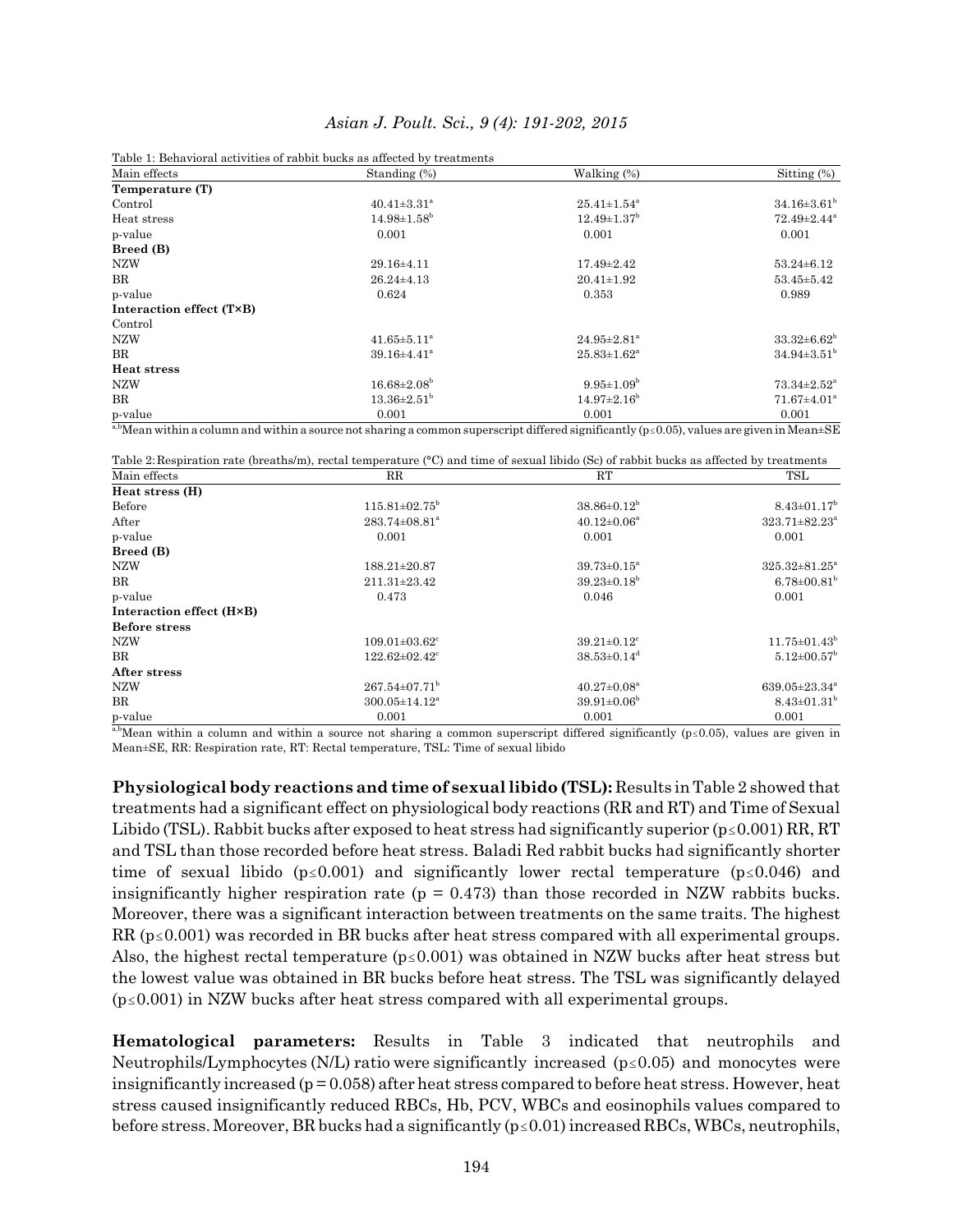| Main                 | RBCs                         | Hb                                         |                                  | WBCs                         |                                                             | Neutrophils Lymphocytes                                                                                                                                                                        |                               |                                      | Monocytes Eosinophils Basophils |                              |
|----------------------|------------------------------|--------------------------------------------|----------------------------------|------------------------------|-------------------------------------------------------------|------------------------------------------------------------------------------------------------------------------------------------------------------------------------------------------------|-------------------------------|--------------------------------------|---------------------------------|------------------------------|
| effects              |                              | $(10^6 \text{ mm}^{-3})$ (g/100 mL)        | $PCV$ $(\%)$                     | $(10^3 \text{ mm}^{-3})$     | (%)                                                         | (%)                                                                                                                                                                                            | $N/L$ $(\%)$                  | (%)                                  | (%)                             | $(\%)$                       |
| Heat stress (H)      |                              |                                            |                                  |                              |                                                             |                                                                                                                                                                                                |                               |                                      |                                 |                              |
| Before               | $7.26 \pm 0.21$              | $14.01\pm0.39$                             | $50.85 \pm 1.35$ $8.44 \pm 0.13$ |                              | $36.18\pm1.01^{\rm b}$                                      | $56.01 \pm 1.19^{\rm a}$                                                                                                                                                                       | $64.29 \pm 2.91$ <sup>b</sup> | $5.53\pm0.51$                        | $1.67 \pm 0.03$                 | $0.58 \pm 0.17$              |
| After                | $7.02 \pm 0.19$              | $13.46 \pm 0.33$                           | $49.05 \pm 1.36$                 | $7.92 \pm 0.52$              | $39.25 \pm 1.13^{\circ}$                                    | $51.02 \pm 1.54$ <sup>b</sup>                                                                                                                                                                  | $78.61 \pm 4.37$ <sup>a</sup> | $7.52 \pm 0.84$                      | $1.61 \pm 0.04$                 | $0.70 \pm 0.12$              |
| $p-value$ 0.418      |                              | 0.301                                      | 0.354                            | 0.334                        | 0.050                                                       | 0.050                                                                                                                                                                                          | 0.016                         | 0.058                                | 0.323                           | 0.414                        |
| Breed (B)            |                              |                                            |                                  |                              |                                                             |                                                                                                                                                                                                |                               |                                      |                                 |                              |
| NZW                  |                              | $6.75 \pm 0.19^{\circ}$ 13.35 $\pm 0.16$   |                                  |                              | $48.58\pm0.56$ $6.78\pm0.19^{\circ}$ $34.37\pm0.85^{\circ}$ | $57.70 \pm 1.17$ <sup>a</sup>                                                                                                                                                                  | $59.66 \pm 2.67$ <sup>b</sup> | $5.62 \pm 0.55$                      | $1.71 \pm 0.03$                 | $0.58 \pm 0.11$              |
| BR                   |                              | $7.53\pm0.17^{\mathrm{a}}$ 14.12 $\pm0.48$ | $51.32 \pm 1.79$                 | $7.53 \pm 0.17$ <sup>a</sup> | $41.93\pm0.68^{\mathrm{a}}$                                 | $49.25 \pm 0.92^{\circ}$                                                                                                                                                                       | $83.87 \pm 2.88^{\mathrm{a}}$ | $7.42 \pm 0.81$                      | $1.68 \pm 0.04$                 | $0.59 \pm 0.12$              |
| $p-value$ 0.006      |                              | 0.137                                      | 0.561                            | 0.005                        | 0.001                                                       | 0.001                                                                                                                                                                                          | 0.001                         | 0.088                                | 0.487                           | 0.485                        |
|                      | Interaction effect (H×B)     |                                            |                                  |                              |                                                             |                                                                                                                                                                                                |                               |                                      |                                 |                              |
| <b>Before stress</b> |                              |                                            |                                  |                              |                                                             |                                                                                                                                                                                                |                               |                                      |                                 |                              |
| <b>NZW</b>           |                              |                                            |                                  |                              |                                                             | $6.80\pm0.27^b$ 13.72 $\pm$ 0.21 49.67 $\pm$ 0.71 8.57 $\pm$ 0.22 <sup>ab</sup> 33.25 $\pm$ 1.16° 59.51 $\pm$ 1.56° 55.28 $\pm$ 2.51 <sup>d</sup> 5.25 $\pm$ 0.63 <sup>b</sup> 1.68 $\pm$ 0.03 |                               |                                      |                                 | $0.31 \pm 0.03^{\circ}$      |
| BR                   |                              |                                            |                                  |                              |                                                             | $7.72\pm0.25^a$ $14.30\pm0.77$ $52.04\pm2.61$ $8.31\pm0.15^b$ $39.12\pm0.82^b$ $52.51\pm0.45^c$ $74.57\pm1.75^b$ $5.81\pm0.86^b$ $1.65\pm0.02$                                                 |                               |                                      |                                 | $0.85 \pm 0.15^{\circ}$      |
| After stress         |                              |                                            |                                  |                              |                                                             |                                                                                                                                                                                                |                               |                                      |                                 |                              |
| <b>NZW</b>           |                              | $6.71 \pm 0.29^{\circ}$ 12.97 $\pm 0.18$   | $47.51 \pm 0.71$                 | $6.37 \pm 0.38$ <sup>c</sup> | $35.51 \pm 1.19^{\circ}$                                    | $56.02 \pm 1.51$ <sup>b</sup>                                                                                                                                                                  | $64.04 \pm 3.71$ <sup>c</sup> | $6.02\pm0.94^{\circ}$ 1.63 $\pm0.04$ |                                 | $0.86 \pm 0.17$ <sup>a</sup> |
| $_{\rm BR}$          | $7.33 \pm 0.22^{\mathrm{a}}$ | $13.95 \pm 0.61$                           | $50.61 \pm 2.57$                 | $9.47 \pm 0.54$ <sup>a</sup> | $43.75 \pm 0.62^{\mathrm{a}}$                               | $46.02 \pm 0.84$ <sup>d</sup>                                                                                                                                                                  | $93.17 \pm 2.31$ <sup>a</sup> | $9.02 \pm 1.11$ <sup>a</sup>         | $1.57 \pm 0.03$                 | $0.55 \pm 0.15^{ab}$         |
| p-value              | 0.035                        | 0.333                                      | 0.4111                           | 0.035                        | 0.001                                                       | 0.001                                                                                                                                                                                          | 0.001                         | 0.041                                | 0.684                           | 0.037                        |

Table 3: Blood cell count and hemoglobin concentration of rabbit bucks as affected by treatments

 $b$ Mean within a column and within a source not sharing a common superscript differed significantly ( $p \le 0.05$ ), values are given in Mean±SE, RBCs: Red blood cells, Hb: Hemoglobin, WBCs: White blood cells, PCV: Packed cell volume, N/L: Neutrophils/lymphocytes

lymphocytes and N/L ratio and insignificantly increased Hb, PCV and monocytes in comparison with those recorded in NZW rabbit bucks after stress. The interaction between treatments had a significant ( $p \le 0.05$ ) effect on most of these traits. The highest values of neutrophils, N/L ratio and monocytes were found in BR after stress but the lowest values were recorded in NZW before stress. Also, the highest RBCs counts were found in BR but the lowest value was obtained in NZW before and after exposed to high temperature. Also, the highest WBCs count was recorded in BR but the lowest value was recorded in NZW after stress.

**Plasma hormonal profile:** Highly significant  $(p \le 0.001)$  differences were found between treatments in most hormonal profile (Table 4). Plasma cortisol was significantly increased but testosterone and  $T_3$  concentration were significantly decreased in rabbit bucks after exposed to heat stress compared with those estimated before heat stress. Moreover, BR bucks had significantly higher ( $p \le 0.001$ ) concentration of plasma testosterone and significantly lower ( $p \le 0.001$ ) cortisol and  $T_3$  ( $p \le 0.036$ ) than those obtained in NZW rabbit bucks. On the other hand, plasma hormones levels were significantly affected by the interactions among treatments. The highest levels of cortisol and testosterone were recorded in NZW bucks after stress and in BR bucks before heat stress, but the lowest values were obtained in BR bucks before stress and in NZW bucks after stress, respectively. Moreover, plasma concentration of  $T_3$  was significantly decreased ( $p \le 0.004$ ) in BR rabbit bucks after stress compared with those obtained in other treatment groups.

**Correlation coefficients among studied traits:** The results showed that there were prevalent significant ( $p \le 0.05$ ) negative correlation between plasma level of cortisol and each of plasma level of testosterone, RBCs, WBCs and time of standing and walking values. Also, similar trend was observed between plasma level of testosterone and each of RR, RT, TSL and time of sitting values. Also, between both RR and RT and both time of standing and walking behavior. In contrast, significant ( $p \le 0.001$ ) positive correlations were found between plasma level of cortisol and each of RR, RT, TSL and time of sitting values. Moreover, plasma level of testosterone and each of RBCs, WBCs and time of walking values showed positive correlation coefficients. As well as between RR value and each of RT, TSL and time of sitting values (Table 5).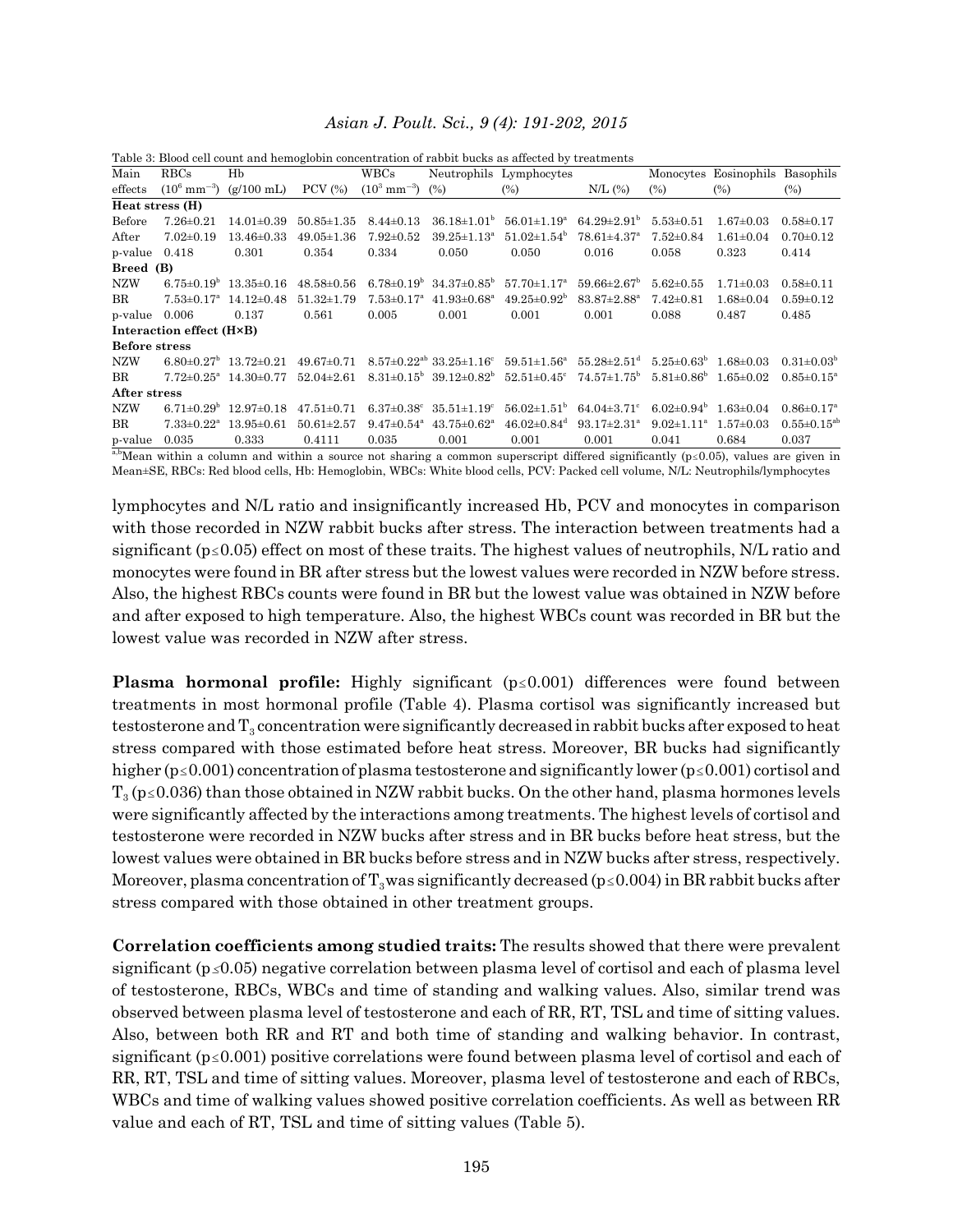| Asian J. Poult. Sci., 9 (4): 191-202, 2015 |  |  |  |  |  |  |  |
|--------------------------------------------|--|--|--|--|--|--|--|
|--------------------------------------------|--|--|--|--|--|--|--|

|                          | Table 4: Plasma levels of cortisol, testosterone and $T_a$ of rabbit bucks as affected by treatments |                                 |                                |  |
|--------------------------|------------------------------------------------------------------------------------------------------|---------------------------------|--------------------------------|--|
| Main effects             | Cortisol ( $\mu$ g dL <sup>-1</sup> )                                                                | Testosterone (ng $dL^{-1}$ )    | $T_3$ (ng $dL^{-1}$ )          |  |
| Heat stress (H)          |                                                                                                      |                                 |                                |  |
| Before                   | $11.95 \pm 0.26^{\circ}$                                                                             | $309.86 \pm 03.45^{\circ}$      | $195.82 \pm 3.52^{\mathrm{a}}$ |  |
| After                    | $13.94 \pm 0.29$ <sup>a</sup>                                                                        | $252.81 \pm 13.01^b$            | $179.37\pm3.96^{\rm b}$        |  |
| p-value                  | 0.001                                                                                                | 0.001                           | 0.001                          |  |
| Breed (B)                |                                                                                                      |                                 |                                |  |
| NZW                      | $13.95 \pm 0.31$ <sup>a</sup>                                                                        | $250.34 \pm 13.24$ <sup>b</sup> | $194.11 \pm 2.05^a$            |  |
| BR                       | $11.94 \pm 0.25^{\rm b}$                                                                             | $312.32 \pm 02.92^a$            | $181.14\pm5.24^{\rm b}$        |  |
| p-value                  | 0.001                                                                                                | 0.001                           | 0.036                          |  |
| Interaction effect (H×B) |                                                                                                      |                                 |                                |  |
| <b>Before stress</b>     |                                                                                                      |                                 |                                |  |
| <b>NZW</b>               | $12.83 \pm 0.23^{\rm b}$                                                                             | $299.35 \pm 04.12^b$            | $200.74 \pm 1.31$ <sup>a</sup> |  |
| BR                       | $11.08 \pm 0.19$ <sup>c</sup>                                                                        | $320.52 \pm 01.67$ <sup>a</sup> | $191.06 \pm 6.34$ <sup>a</sup> |  |
| After stress             |                                                                                                      |                                 |                                |  |
| <b>NZW</b>               | $15.08 \pm 0.02$ <sup>a</sup>                                                                        | $201.28 \pm 7.18$ <sup>c</sup>  | $187.52 \pm 2.34$ <sup>a</sup> |  |
| BR                       | $12.81 \pm 0.05^{\rm b}$                                                                             | $304.48 \pm 4.15^{\rm b}$       | $171.28 \pm 7.42^b$            |  |
| p-value                  | 0.001                                                                                                | 0.001                           | 0.004                          |  |

<sup>a,b</sup>Mean within a column and within a source not sharing a common superscript differed significantly (p < 0.05), values are given in Mean $\pm$ SE

Table 5: Correlation coefficients among some studied traits

| $_{\rm R}$  | Test       | m        | Table of Correlation coefficients among come cratted trans<br>$_{\rm RR}$ | RT         | TSL        | RBCs      | <b>WBCs</b> | St         | Wa         | Si         |
|-------------|------------|----------|---------------------------------------------------------------------------|------------|------------|-----------|-------------|------------|------------|------------|
| Cortisol    | $-0.861**$ | $-0.132$ | $0.530**$                                                                 | $0.833**$  | $0.834**$  | $-0.409*$ | $-0.463**$  | $-0.467**$ | $-0.66**$  | $0.587**$  |
| Test        |            | 0.050    | $-0.458**$                                                                | $-0.643**$ | $-0.459**$ | $0.386*$  | $0.594**$   | 0.338      | $0.527**$  | $-0.443*$  |
| $T_{3}$     |            |          | $-0.429*$                                                                 | $-0.351*$  | $-0.010$   | $-0.172$  | $-0.031$    | $-0.195$   | $0.380*$   | $-0.284$   |
| $_{\rm RR}$ |            |          |                                                                           | $0.743**$  | $0.436*$   | 0.009     | 0.031       | $-0.708**$ | $-0.627**$ | $0.746**$  |
| RT          |            |          |                                                                           |            | $0.633**$  | $-0.422*$ | $-0.342$    | $-0.716**$ | $-0.779**$ | $0.809**$  |
| TSL         |            |          |                                                                           |            |            | $-0.363*$ | $0.718**$   | $-0.404*$  | $-0.582**$ | $0.511**$  |
| <b>RBCs</b> |            |          |                                                                           |            |            |           | 0.320       | $0.381*$   | 0.083      | $-0.304$   |
| <b>WBCs</b> |            |          |                                                                           |            |            |           |             | 0.166      | $0.480**$  | $-0.301$   |
| St          |            |          |                                                                           |            |            |           |             |            | $0.626**$  | $-0.955**$ |
| Wa          |            |          |                                                                           |            |            |           |             |            |            | $-0.829**$ |

R: Correlation coefficient, Test: Testosterone, RR: Respiration rate, RT: Rectal temperature, TSL: Time of sexual libido, St: Standing (%), Wa: Walking (%), Si: Sitting (%), \*p ≤0.05, \*\*p ≤0.01

#### **DISCUSSION**

Results of the present study showed clearly that short time heat exposure and breeds of rabbits affected significantly on most the studied traits. Short term heat stress decreased significantly time of standing and walking behavioral activities and increased significantly time of sitting compared with those recorded under control temperature. These results are similar with the results obtained by Khalil *et al*. (2012), who recorded that high housing temperature has adversely effect on behavior activities in Japanese quail. He added that time of sitting was significantly superior under heat stress than those recorded under control temperature. The reason of increase in time of sitting behavior during heat stress may be due to try the animals to increase heat dissipation by conduction to the floor of the cage. The design of rabbit housing is governed by the behavioral characteristics of the animals and their reactions to environmental temperature and humidity.

Moreover, short term heat stress increased significantly RR, RT and TSL compared with those recorded before stress. These results are in a good agreement with previous reports by Kishik *et al*. (2009), Kowalska *et al*. (2011) and Askar and Ismail (2012), who reported that high ambient temperature caused a significant increase in RR and RT as compared with those recorded under comfort conditions. Thermoregulation in rabbits is rather poor as they have few functional sweat glands (Naqvi *et al*., 1995). Marai *et al*. (2001) reported that the comfort zone temperature for rabbits is around 21°C. When, the air temperature rises beyond the upper limit of thermo-neutrality range, physical regulation of body temperature is insured by the adjustment of blood flow to skin and by the perspiration mechanisms. Vasomotor and cardio-respiratory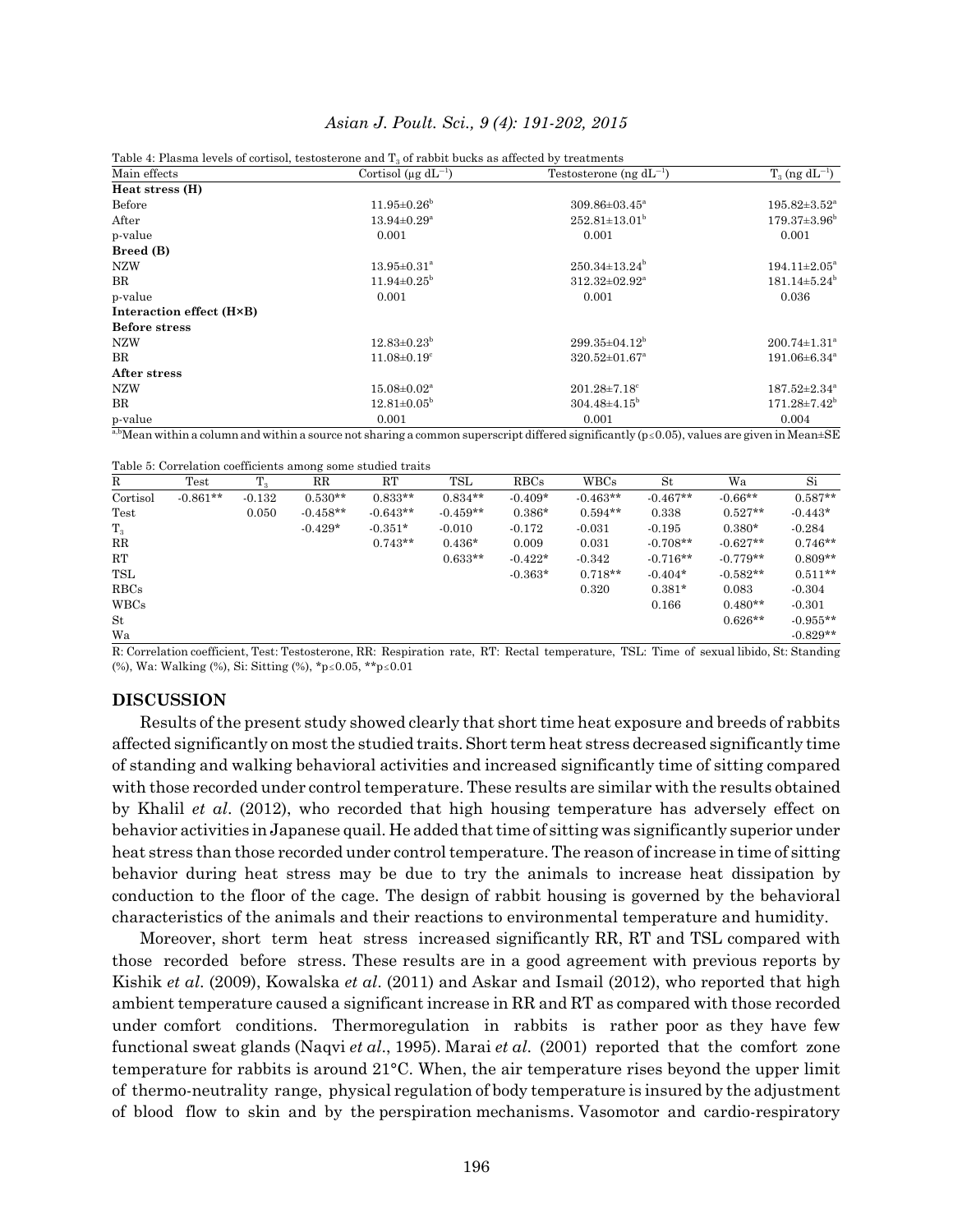mechanisms are also involved, in addition to other physiological mechanisms (El-Sobhy, 2000). Rabbits do not tolerate heat well and can actually die from being overheated. Each rabbit will tolerate heat differently and it is important to observe rabbit daily. Rabbits with thick or long coats of hair, overweight and young or old are at an even greater risk. Temperature, humidity and air ventilation are all factors that contribute to heatstroke in a rabbit. Rabbits are individuals and could respond to these conditions somewhat differently. It is important to check the rabbits consistently to insure they are comfortable and do not overheat. Early detection of heatstroke and proper corrective steps could mean the difference between life and death for rabbits.

On the other hand, short term heat stress decreased the values of RBCs, Hb, PCV, WBCs, eosinophils (p>0.05) and lymphocytes (p of 0.05) and increased neutrophils, N/L ratio (p of 0.05) and monocytes and basophils  $(p>0.05)$  compared with these values recorded before heat stress. These results are in agreement with other researchers (Okab *et al*., 2008; Kishik *et al*., 2009; Ondruska *et al*., 2011; Askar and Ismail, 2012), who found that high ambient temperature had adversely affected in most hematological parameters in rabbits. They added that the values of RBCs, Hb and lymphocytes were lower but neutrophils and monocytes were higher under high temperature than those recorded under control temperature. Also, El-Lethey *et al*. (2003) found that when used chronic stress with corticosterone feeding caused higher N/L ratios in laying hens. Moreover, Kadam *et al*. (2009) reported that N/L ratio is reliable indicator of stress and added that neutrophil and N/L ratio increased during hot season in broiler chicken.

The reduction in hematological parameters especially RBCs may be returned to two reasons: 1) reduce oxygen carrying by RBCs to reduce metabolic heat production under this hot condition (Ashour, 2001) and 2) lysis of RBCs during heat stress. Abdul Wahab *et al*. (2010) reported that heat stress induced lysis of RBCs during hot season in Wister rats. Therefore, RBCs are frequently used to evaluate oxidative stress. Because the high lipid content and iron and oxygen rich intracellular environment of RBCs makes them highly susceptible to auto-oxidation and radicalmediated damage (Jani *et al*., 2012). Also, membrane of RBCs is rich in polyunsaturated fatty acids, a primary target for reaction involving free radical and is very susceptible to lipid peroxidation (Brzezinska-Slebodzinska, 2003; Mahmoud, 2013). Peroxidation results in the loss of membrane fluidity and cellular lysis. Moreover, increased hemolysis has been used as an indirect way of quantifying oxidative stress in animals during stress (Adenkola and Ayo, 2009).

Also, numerous studies have shown that stress and stress hormones (catecholamines and the glucocorticoids) induce significant changes in absolute numbers and relative proportions of WBCs in the blood (Redwine *et al*., 2003). The WBCs responses or lymphoid organ regressions are considered as better indicators of chronic stress (Siegel, 1995). Dhabhar *et al*. (1995) reported that stress causes decreased blood WBCs numbers. This reduction in WBCs may be interpreted in two possible ways, 1) it could reflect a large-scale destruction of circulating WBCs (Cohen, 1992) and 2) it could reflect a redistribution of leukocytes from the blood to other organs such as the skin and lining of the gastrointestinal and urinary-genital tracts and draining sentinel lymph nodes. This redistribution may enhance immune function in those compartments to which immune cells traffic during stress (Toft *et al*., 1993). On the other hand, Dhabhar *et al*. (1995) reported that stress reduced significantly numbers and percentages of lymphocytes by an increase in numbers and percentages of neutrophils. Also, corticosteroids and catecholamine-induced increased accumulation of lymphocytes in the spleen, lymph nodes and mucosal sites which decrease in lymphocytes in the blood (Viswanathan and Dhabhar, 2005). In contrast, some studies have shown that stress increased blood WBCs numbers in rats (Harris *et al*., 1995) and humans (Bosch *et al*., 2003).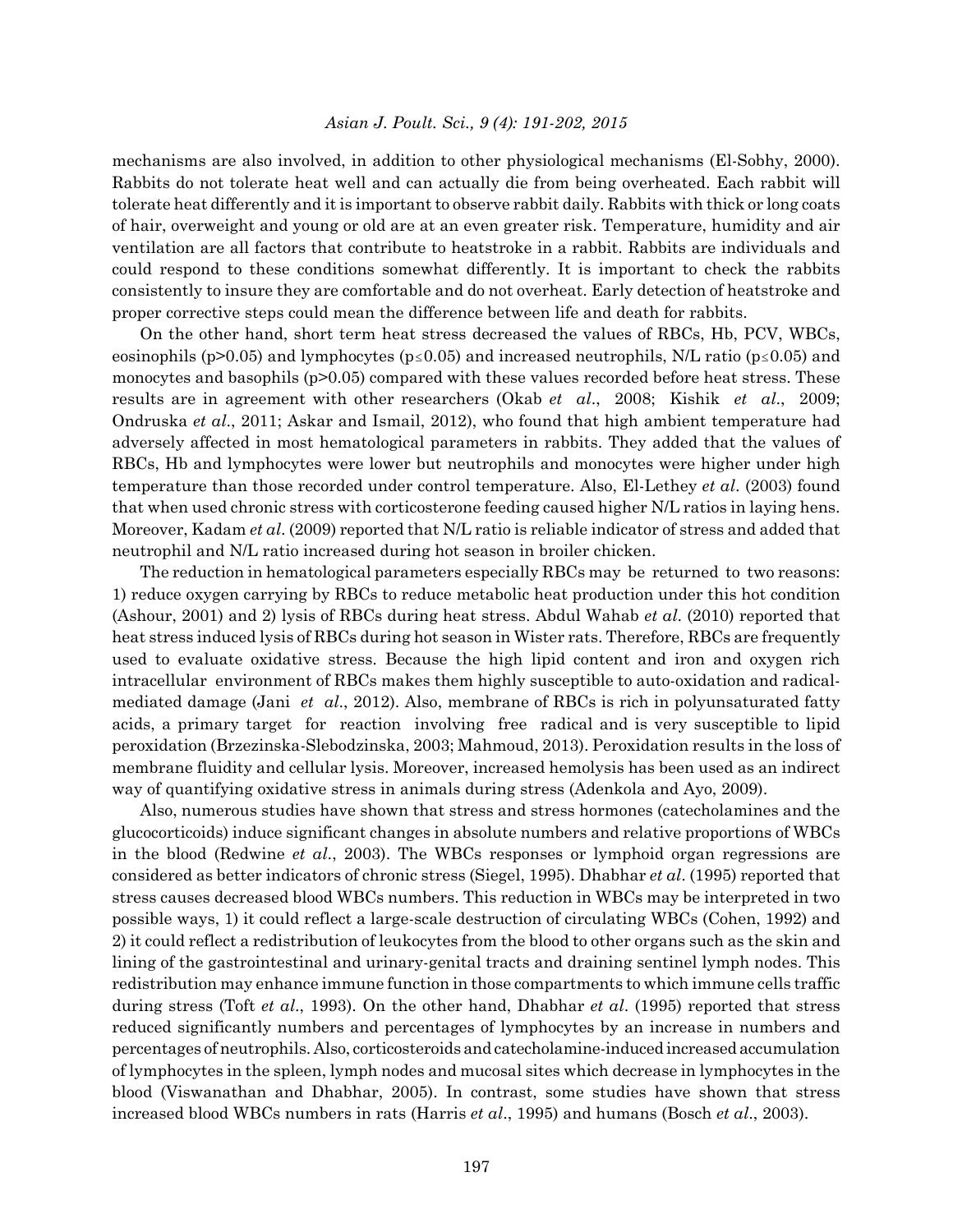In the same context, short term heat stress led to significantly increased plasma cortisol and decreased plasma testosterone and  $T_3$  levels compared with those recorded before heat stress. Our results confirmed with Kowalska *et al*. (2011), who reported that the level of blood cortisol hormone was increased in NZW rabbit when exposed to thermal stress. Also, with Koko *et al*. (2004), who reported that 60 min heat (38°C) exposure of rats induced a significant rise in circulating ACTH and glucocorticoids levels.

In this context, Kalaba (2012) reported that increasing cage density of growing rabbits induced stress effects which increased level of blood cortisol. Also, Tanchev *et al*. (2014) recorded that road transportation leads to an increase in the levels of ACTH and cortisol in blood of California rabbits compared with before transportation. Cortisol, as a representative glucocorticoid is produced in the zona fasciculata of the adrenal cortex and is needed in times of stress to maintain blood glucose levels and prevent shock. Cortisol regulates its own secretion by a negative feedback effect on the hypothalamic-pituitary-adrenal axis (Burtis *et al*., 2006). It has been shown that temperature is an important factor in the regulation of endocrine hormone release (Squires, 2003). Our results showed that there were a negative correlation between plasma level of cortisol and most traits, such as, RBCs, WBCs, time of standing and walking behavior values and levels of plasma testosterone and  $T_{3}$ .

In contrary, the results showed that short term heat stress decreased significantly plasma testosterone level compared with those estimated before heat stress. This result consistent with Chiericato *et al*. (1995) and El-Hanoun *et al*. (2007), who recorded that testosterone was significantly decreased in male rabbits exposed to heat stress compared to control conditions. Testosterone is a steroid hormone from the androgen group in mammals, it is primarily is formed and secreted from Leydig cells in the testicles of males and the ovaries of females, although, small amounts are also secreted by the adrenal glands (Burtis *et al*., 2006). Testosterone the main circulating androgen of testicular origin is vital in maintaining libido, body fat, maintaining muscle mass, bone density and the regulation of blood sugar (Yahaya and Ajuogu, 2014). Our results showed that there was negative correlation between levels of plasma cortisol and plasma testosterone. These results are in agreement with Brownlee *et al*. (2005), who reported that there are a negative relationship between cortisol hormone and total blood testosterone in human. Moreover, Bambino and Hsueh (1981) showed a direct inhibitory effect of high doses of glucocorticoids upon testicular Leydig cell function in rats and in humans (Cumming *et al*., 1983). In this context, short term heat exposure decreased significantly plasma  $T_3$  level compared with those recorded before stress. These results are in agreement with Chiericato *et al*. (1995), who recorded that  $T<sub>3</sub>$  was significantly decreased in male rabbits exposed to heat stress compared to control conditions. Also, Marai *et al.* (2004) recorded that  $T_a$  decreased in growing rabbits under hot conditions compared to mild conditions. This reduction may be due to an attempt the animals to reduce heat production under heat stress.

Moreover, short term heat exposure had adverse effect on TSL, which more delayed significantly after exposed to heat stress compared with before stress. This result are in agreement with Kishik *et al*. (2009), who recorded that time of sexual libido was faster under winter conditions than in summer conditions in NZW bucks. Our results showed that there was a positive correlation between plasma testosterone and TSL. These results are in agreement with El-Hanoun *et al*. (2014), who reported that a good relation between increased blood testosterone concentration and increase libido of male rabbits.

On the other hand, our results indicated that breed of rabbits had significantly affected in most the studied traits especially after exposed to heat stress. The BR bucks had significantly higher RR,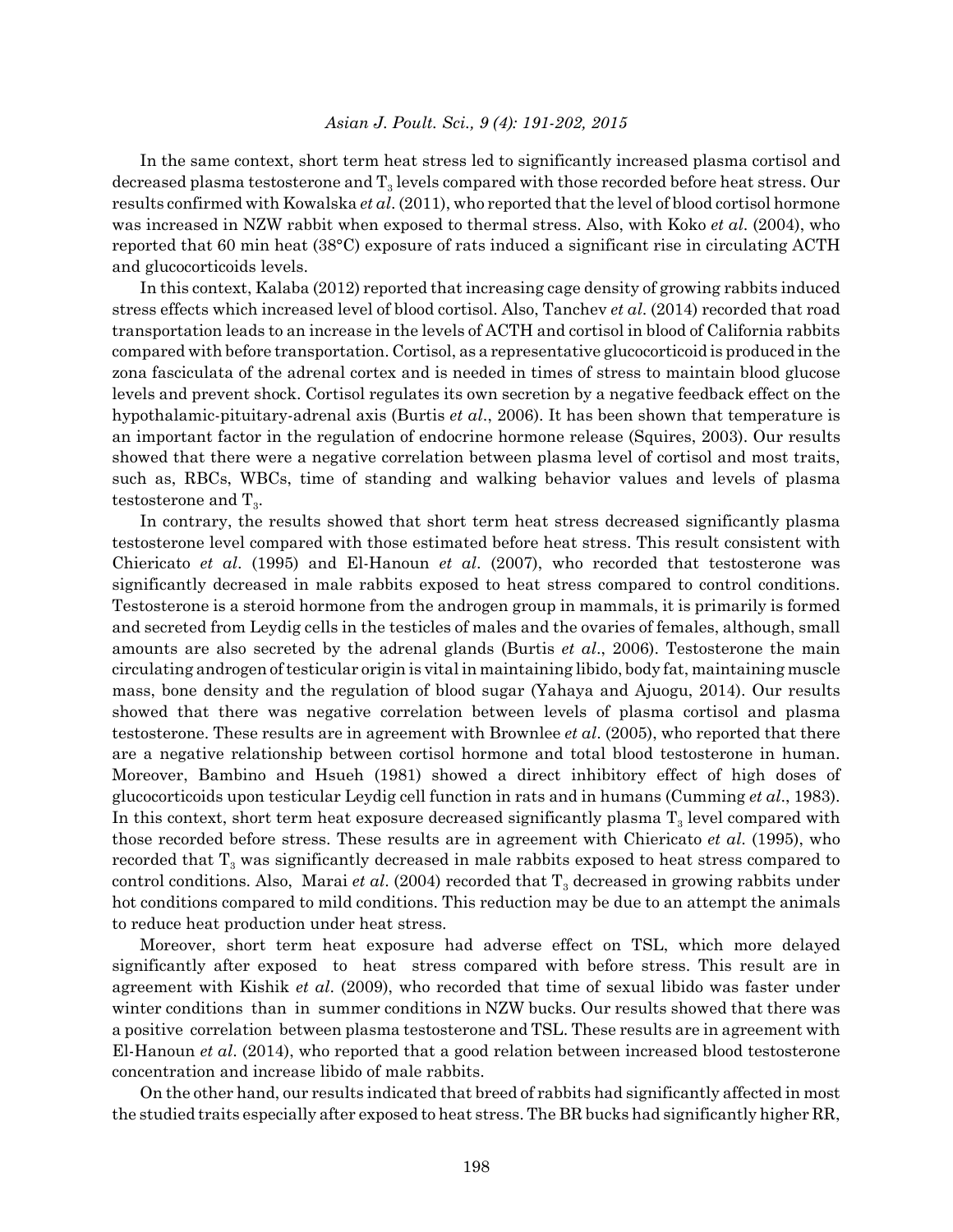plasma testosterone level, WBCs count, neutrophils (%), N/L ratio and monocytes (%) and significantly lower RT, TSL values, lymphocytes (%) than those recorded in NZW bucks after exposed to heat stress. These results are in agreement with the results obtained by Safaa *et al*. (2008) and Khalil *et al*. (2014), who recorded that climatic heat stress had deleterious effect on exotic breeds, such as NZW rabbits more than indigenous breeds, such as Egyptian Baladi rabbits. Safaa *et al*. (2008) recorded that NZW bucks were higher sensitivity to temperature changes than Baladi Black (BB) bucks. He added that TSL and semen quality were the worst in NZW bucks compared to BB bucks under high temperature. Also, El-Azim and El-Kamash (2011) reported that TSL in Baladi bucks was faster than that of NZW under environmental conditions in the middle of Egypt. The faster of sexual libido in Baladi bucks compared with NZW bucks may be due to the direct increased in plasma testosterone and its action. Our results indicated that plasma testosterone level had a significant positive correlation with faster TSL, which seems higher in BR bucks compared with NZW bucks. These results are in agreement with Sharpe *et al*. (1988), who found that male sexual desire and spermatogenesis process depends on the action of testosterone. In contrast, NZW bucks had significantly higher plasma cortisol and  $T_3$  than those recorded in BR bucks breed after heat stress. This confirms that NZW bucks are less adapted to high heat exposure than BR bucks. Kalaba (2012) who reported that increased level blood cortisol due to negative effect in physiological parameters in rabbits.

#### **CONCLUSIONS**

In conclusion, results of this study indicated that acute short term heat exposure had negatively affected of internal environment of bucks especially plasma hormonal concentration, which were reflected in their performance. Also, behavioral traits, sexual libido, hematological parameters and hormonal profile seem to be better in BR bucks than those recorded by NZW bucks after heat stress, which may be explained why BR breed had more tolerate to heat stress compared to exotic breeds.

#### **ACKNOWLEDGMENTS**

The authors would like to thank Prof. Dr. Mostafa A. Ayoub "Head of Animal Production Department, Faculty of Agriculture, University of Suez Canal" for his efforts during this study.

#### **REFERENCES**

- Abdul Wahab, A., M.A.A. Mabrouk, J.O. Ayo, A.F. Sulaimon, S. Muftau, A.A. Yahaya and S.E. Oluwatobi, 2010. Effects of co-administration of antioxidants on erythrocyte osmotic fragility of Wistar rats during the hot-dry season. Eur. J. Sci. Res., 46: 73-79.
- Adenkola, A.Y. and J.O. Ayo, 2009. Effect of road transportation on erythrocyte osmotic fragility of pigs administered ascorbic acid during the harmattan season in Zaria, Nigeria. J. Cell Anim. Biol., 3: 4-8.
- Ashour, G., 2001. Physiological adaptation of rabbits kits to housing conditions related to growth. Egypt. J. Rabbit Sci., 11: 115-137.
- Askar, A.A. and E.I. Ismail, 2012. Impact of heat stress exposure on some reproductive and physiological traits of rabbit does. Egypt. J. Anim. Prod., 49: 151-159.
- Bambino, T.H. and A.J.W. Hsueh, 1981. Direct inhibitory effect of glucocorticoids upon testicular luteinizing hormone receptor and steroidogenesis *in vivo* and *in vitro*. Endocrinology, 108: 2142-2148.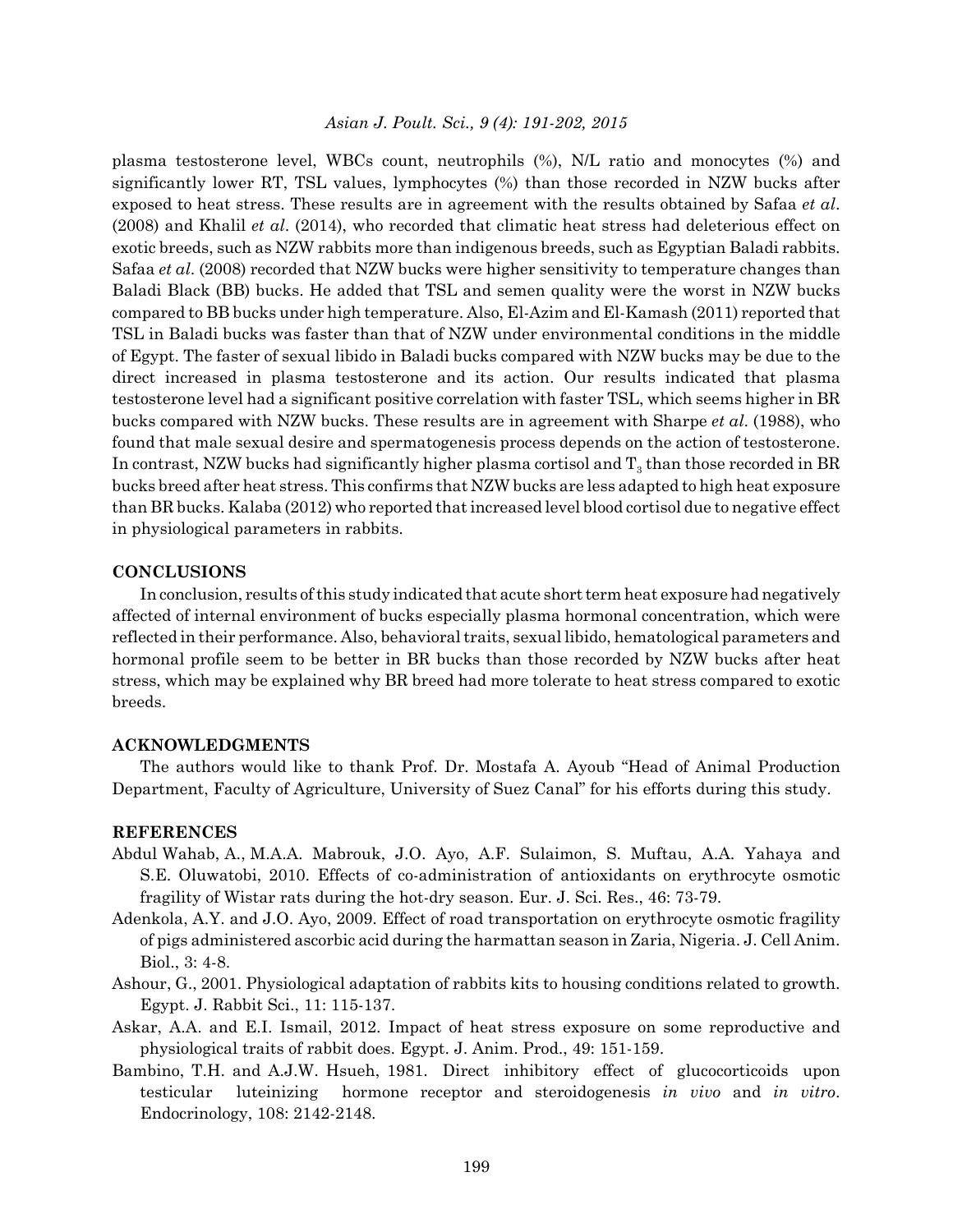- Bosch, J.A., G.G. Berntson, J.T. Cacioppo, F.S. Dhabhar and P.T. Marucha, 2003. Acute stress evokes selective mobilization of T cells that differ in chemokine receptor expression: A potential pathway linking immunologic reactivity to cardiovascular disease. Brain Behav. Immunity, 17: 251-259.
- Brownlee, K.K., A.W. Moore and A.C. Hackney, 2005. Relationship between circulating cortisol and testosterone: Influence of physical exercise. J. Sports Sci. Med., 4: 76-83.
- Brzezinska-Slebodzinska, E., 2003. Species differences in the susceptibility of erythrocytes exposed to free radicals *in vitro*. Vet. Res. Commun., 27: 211-217.
- Burtis, C.A., E.R. Ashwood and D.E. Bruns, 2006. Tietz Textbook of Clinical Chemistry and Molecular Diagnostics. 4th Edn., Elsevier/Saunders, St. Louis, MO., ISBN: 978-0-7216-0189-2, pp: 191-218.
- Chiericato, G.M., C. Boiti, C. Canali, C. Rizzi and L. Ravarotto, 1995. Effects of heat stress and age on growth performance and endocrine status of male rabbit. World Rabbit Sci., 3: 125-131.
- Cohen, J.J., 1992. Glucocorticoid-induced apoptosis in the thymus. Semin. Immunol., 4: 363-369.
- Cumming, D.C., M.E. Quigley and S.S.C. Yen, 1983. Acute suppression of circulating testosterone levels by cortisol in men. J. Clin. Endocrinol. Metab., 57: 671-673.
- Dhabhar, F.S., A.H. Miller, B.S. McEwen and R.L. Spencer, 1995. Effects of stress on immune cell distribution. Dynamics and hormonal mechanisms. J. Immunol., 154: 5511-5527.
- Duncan, D.B., 1955. Multiple range and multiple *F* tests. Biometrics, 11: 1-42.
- El-Azim, A.A. and E.M. El-Kamash, 2011. Evaluation of semen quality and its relation to mating system for some breeds of rabbits under environmental conditions in the middle of Egypt. Egypt. Poult. Sci., 31: 467-480.
- El-Hanoun, A.M., H. El-Saieed, M.S. El-Sbeiy and K.I. Kamel, 2007. Effect of bee pollen supplementation on some productive, reproductive and biochemical traits of growing male rabbits during winter and summer seasons. Proceedings of the 5th International Conference on Rabbit Production in Hot Climates, December 4-7, 2007, Hurghada, Egypt, pp: 417-433.
- El-Hanoun, A.M., A.E. Elkomy, W.A. Fares and E.H. Shahien, 2014. Impact of royal jelly to improve reproductive performance of male rabbits under hot summer conditions. World Rabbit Sci., 22: 241-248.
- El-Lethey, H., B. Huber-Eicher and T.W. Jungi, 2003. Exploration of stress-induced immunosuppression in chickens reveals both stress-resistant and stress-susceptible antigen responses. Vet. Immunol. Immunopathol., 95: 91-101.
- El-Sobhy, H.E., 2000. Physiological responses and histopathological changes of some endocrine glands of NZW rabbit bucks exposed to 34°C. Egypt. J. Rabbit Sci., 10: 19-41.
- Elkomy, A.E., A.M. Abd El-hady and O.A. Elghalid, 2015. Dietary boron supplementation and its impact on semen characteristics and physiological status of adult male rabbits. Asian J. Poult. Sci., 9: 85-96.
- Fayez, I.M. Marai, A. Alnaimy and M. Habeeb, 1994. Thermoregulation in rabbits. CIHEAM-Options Mediterraneennes, 8: 33-41.
- Habeeb, A.A.M., A.M. El-Maghawry, I.F.M. Marai and A.E. Gad, 1999. Physiological thermoregulation mechanism in rabbits drinking saline water under hot summer conditions. Proceedings of the 1st International Conference on Indigenous Versus Acclimatized Rabbits, September 7-9, 1999, El-Arish, North Sinai, Egypt, pp: 443-456.
- Harris, T.J., T.J. Waltman, S.M. Carter and A.S. Maisel, 1995. Effect of prolonged catecholamine infusion on immunoregulatory function: Implications in congestive heart failure. J. Am. Coll. Cardiol., 26: 102-109.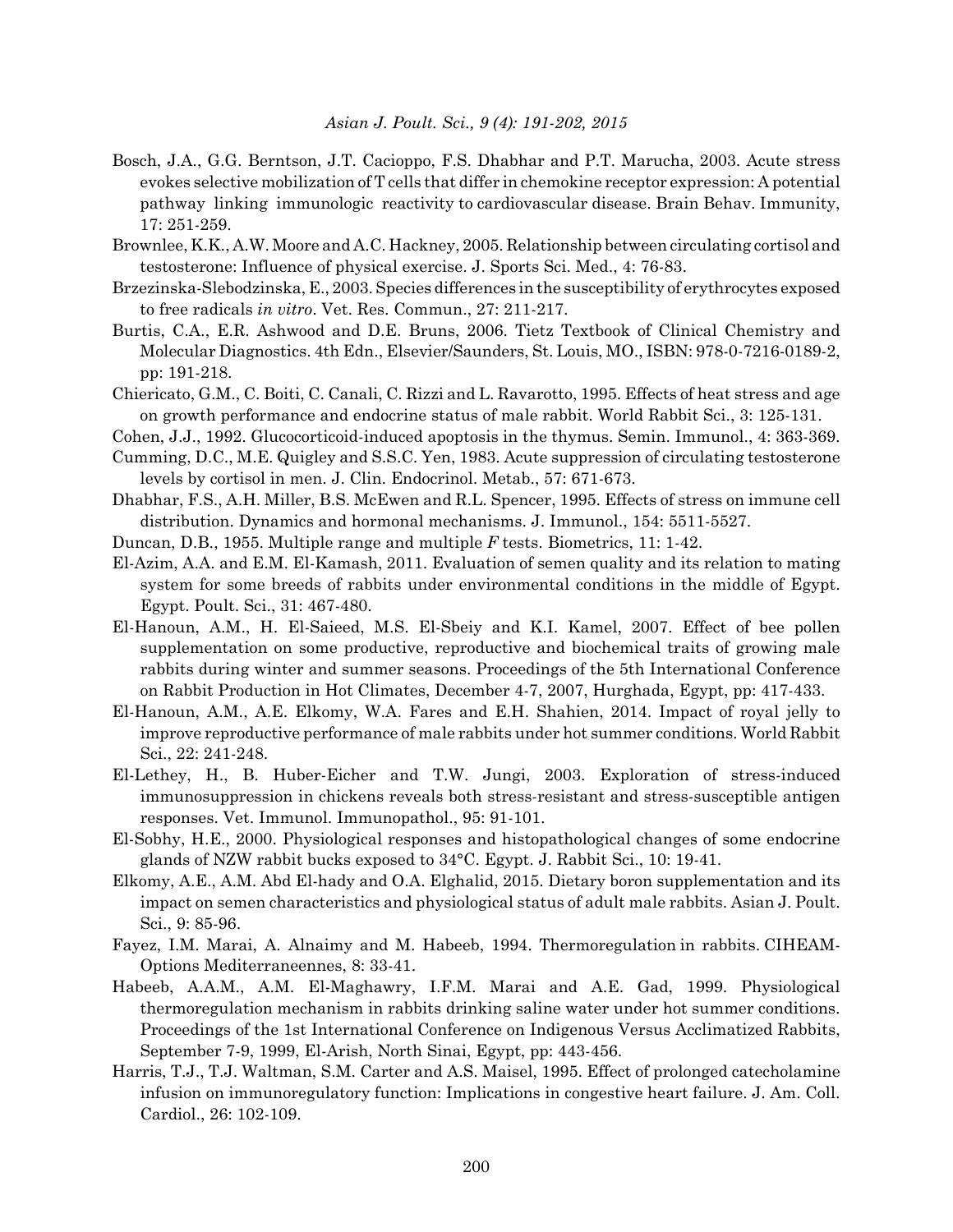- Jani, N., J. Ziogas, J.A. Angus and C.E. Wright, 2012. Exogenous glutathione is essential in the testing of antioxidant capacity using radical-induced haemolysis. J. Pharmacol. Toxicol. Methods, 65: 142-146.
- Kadam, A.S., V.D. Lonkar, V.R. Patodkar, S.M. Kolangath and T.A. Bhosale, 2009. Comparative efficacy of supplementation of natural (*Citrous limon* Juice), herbal and synthetic vitamin c on the immune response of broiler chicken during summer stress. Asian J. Poult. Sci., 3: 57-62.
- Kalaba, Z.M., 2012. Physiological response and stress indicators of California rabbits under intensive conditions in Egypt. Asian J. Poult. Sci., 6: 65-78.
- Khalil, H.A., M. Gerken, A.M. Hassanein and M.E. Mady, 2012. Behavioral responses of two Japanese quail lines differing in body weight to heat stress. Egypt. J. Anim. Prod., 47: 151-158.
- Khalil, H.A., W.H. Kishk, O. Essa and M.M. Awad, 2014. Evaluation of productive and physiological performance of Baladi Red compared to New Zealand White rabbits under the same managerial conditions. Egypt. J. Anim. Prod., 51: 200-209.
- Kishik, W.H., R.A. Tharwat, H.A. Khalil and M.A. Ayoub, 2009. Seasonal effects on White New Zealand and Californian rabbit bucks semen characteristics, hematological parameters and body reaction performance in Egypt. Proceedings of the 5th International Poultry Conference, March 10-13, 2009, Taba, Egypt, pp: 1582-1590.
- Koko, V., J. Djordjeviae, G. Cvijiae and V. Davidoviae, 2004. Effect of acute heat stress on rat adrenal glands: A morphological and stereological study, 2004. J. Exp. Biol., 207: 4225-4230.
- Kowalska, D., A. Gugolek and P. Bielanski, 2011. Effect of stress on rabbit meat quality. Ann. Anim. Sci., 3: 465-475.
- Mahmoud, A.A., 2013. Protective effect of myricetin on proteins and lipids of erythrocytes membranes. Asian J. Biol. Sci., 6: 76-83.
- Marai, I.F.M., M.S. Ayyat and U.M. Abd-El-Monem, 2001. Growth performance and reproductive traits at first parity of New Zealand White female rabbits as affected by heat stress and its alleviation under Egyptian conditions. Trop. Anim. Health Prod., 33: 451-462.
- Marai, I.F.M., A.A.M. Haeeb and A.E. Gad, 2004. Growth performance traits and the physiological background of young doe rabbits as affected by climatic conditions and lighting regime, under sub-tropical conditions of Egypt. Proceedings of the 8th World Rabbit Congress, September 7-10, 2004, Pueblo, Mexico, pp: 288-297.
- Naqvi, S.M.K., R. Gulyani and G. Singh, 1995. Physiological responses of broiler rabbits in hot semi-arid environment. Indian J. Anim. Sci., 65: 718-720.
- Okab, A.B., S.G. El-Banna and A.A. Koriem, 2008. Influence of environmental temperatures on some physiological and biochemical parameters of New Zealand rabbits male. Slovak J. Anim. Sci., 41: 12-19.
- Ondruska, L., J. Rafay, A.B. Okab, M.A. Ayoub and A.A. Al-Haidary *et al*., 2011. Influence of elevated ambient temperature upon some physiological measurements of New Zealand White rabbits. Vet. Med., 4: 180-186.
- Redwine, L., S. Snow, P. Mills and M. Irwin, 2003. Acute psychological stress: Effects on chemotaxis and cellular adhesion molecule expression. Psychosomatic Med., 65: 598-603.
- SAS., 2001. SAS Statistics Users Guide, Statistical Analysis System. 8th Edn., 8.2 Version, SAS Institute Inc., Carry, NC.
- Safaa, H.M., M.E. Emarah and N.F.A. Saleh, 2008. Seasonal effects on semen quality in Black Baladi and White New Zealand rabbit bucks. World Rabbit Sci., 16: 13-20.